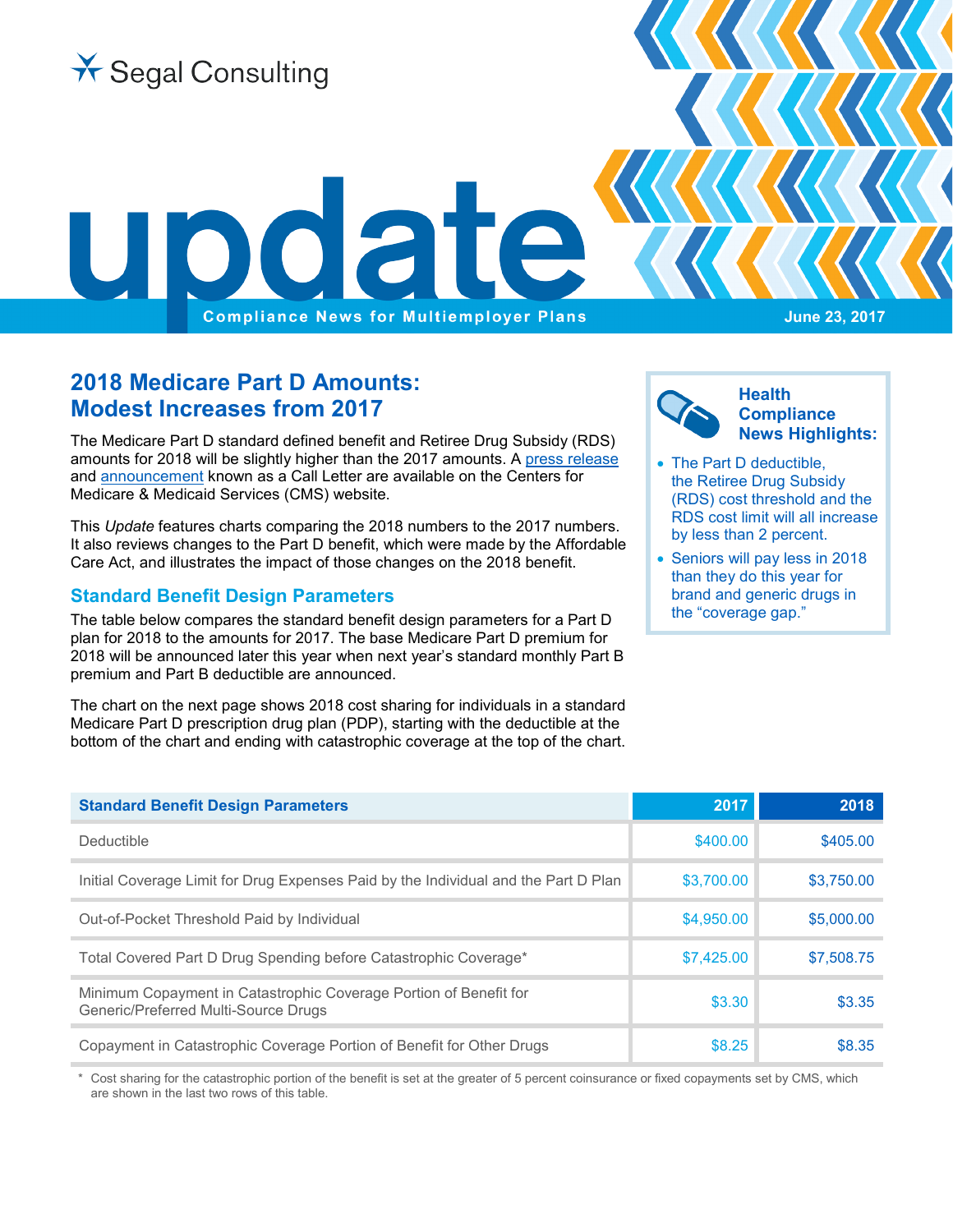

## **Part D Changes Introduced by the Affordable Care Act**

The Affordable Care Act made significant changes to the Medicare program, including for Medicare beneficiaries enrolled in a Part D PDP. Based on these changes, coverage of brand and generic drugs in the coverage gap (often called the "donut hole") is increasing annually, as shown in the table below, with seniors paying less out of pocket each year until 2020 when the coverage gap will be eliminated.

| Individual's Responsibility for Prescription Drug Costs in the Coverage Gap |                         |                      |  |  |
|-----------------------------------------------------------------------------|-------------------------|----------------------|--|--|
| Year                                                                        | <b>Brand-Name Drugs</b> | <b>Generic Drugs</b> |  |  |
| 2017                                                                        | 40%                     | 51%                  |  |  |
| 2018                                                                        | 35%                     | 44%                  |  |  |
| 2019                                                                        | 30%                     | 37%                  |  |  |
| 2020                                                                        | 25%                     | 25%                  |  |  |

The 25 percent of drug costs that seniors will pay for both brand and generic drugs starting in 2020 is the same percentage of costs that seniors pay now during the initial coverage period.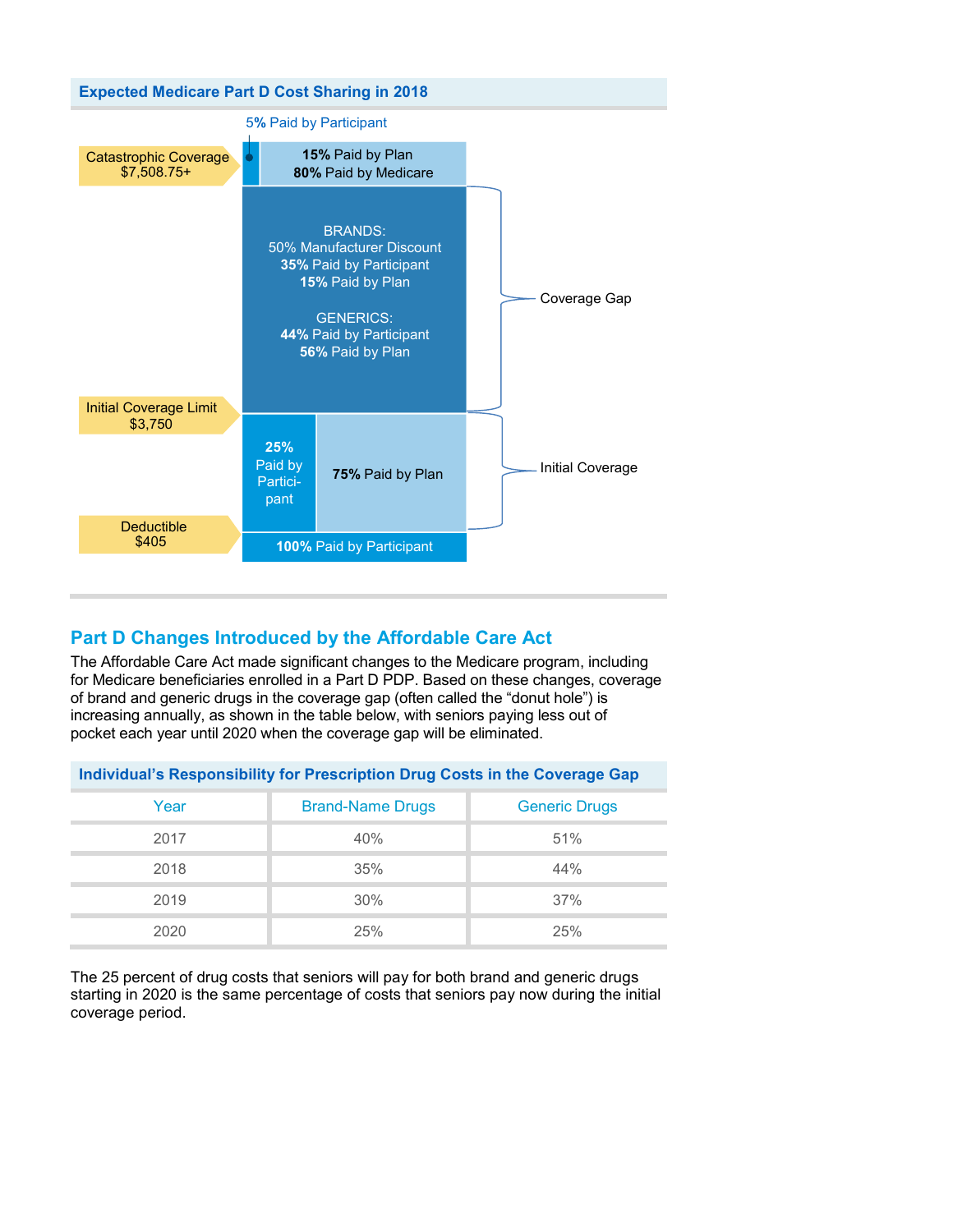#### **Retiree Drug Subsidy (RDS) Amounts**

For 2018, plan sponsors claiming the RDS will receive 28 percent of Part D prescription drug expenses between \$405 and \$8,350. However, CMS will apply a mandatory 2 percent payment reduction of the RDS (a change due to budget sequestration that went into effect beginning in April 2013). CMS will apply the payment reduction when calculating the final subsidy amount during reconciliation. [\(Information about the](https://www.rds.cms.hhs.gov/sites/default/files/webfiles/documents/mandatorypaymentreduction.pdf)  [reduction](https://www.rds.cms.hhs.gov/sites/default/files/webfiles/documents/mandatorypaymentreduction.pdf) is on the CMS website.)

The table below compares the 2018 numbers to the numbers for 2017.

| <b>RDS Amounts</b> | 2017       | 2018       |
|--------------------|------------|------------|
| Cost Threshold*    | \$400.00   | \$405.00   |
| Cost Limit**       | \$8,250.00 | \$8,350.00 |

The cost threshold is the minimum amount of covered Part D drug expenses that must be incurred by an individual before a plan sponsor is eligible to receive the RDS based on the individual's claims.

\*\* The cost limit is the maximum amount of covered Part D drug expenses for which a plan sponsor may claim the RDS for each individual.

### **Implications for Plan Sponsors**

Plan sponsors should note the 2018 amounts for planning purposes — both with respect to expected RDS income and to the design of any Medicare Part D prescription drug plan that is offered to retirees. Before deciding on benefit designs for 2018, plan sponsors may wish to analyze the benefits of contracting with an Employer Group Waiver Plan (EGWP) as opposed to retaining the RDS. In many instances, contracting with an EGWP will produce greater cost savings than the RDS because the reimbursement those insurers receive from CMS can be greater than what plan sponsors obtain in RDS subsidies. Plan sponsors that already have an EGWP prescription drug plan should review the plan annually to assure that its terms remain advantageous.

Plan sponsors that continue to apply for the RDS should take several actions to make sure RDS income continues and that they are prepared for potential audits by the Department of Health and Human Services Office of Inspector General:

- Review RDS income and ensure it meets expectations,
- Ensure that the contract with the RDS administrator or pharmacy benefit manager accurately reflects charges for RDS and contains all language required by CMS, and
- Review internal policies and controls to ensure that deadlines are met and only appropriate personnel have access to RDS information and the RDS website. Ensure that the RDS website is accessed at least every 60 days so that access status is maintained.

#### **How Segal Can Help**

Segal works with trustees and their fund counsel to address issues related to Medicare Part D, including quantifying the savings associated with introducing an insured or selfinsured EGWP over the amount received from the RDS. If you decide to apply for the RDS, reach out to us for assistance with all of the recommended steps outlined above.

In addition, we help plan sponsors select Medicare Advantage plans that offer the best fit based on their current and future objectives. With our guidance, you can make informed decisions about which vendors offer the best value and the most competitive

**"**Plan sponsors may wish to analyze the benefits of contracting with an EGWP.**"**